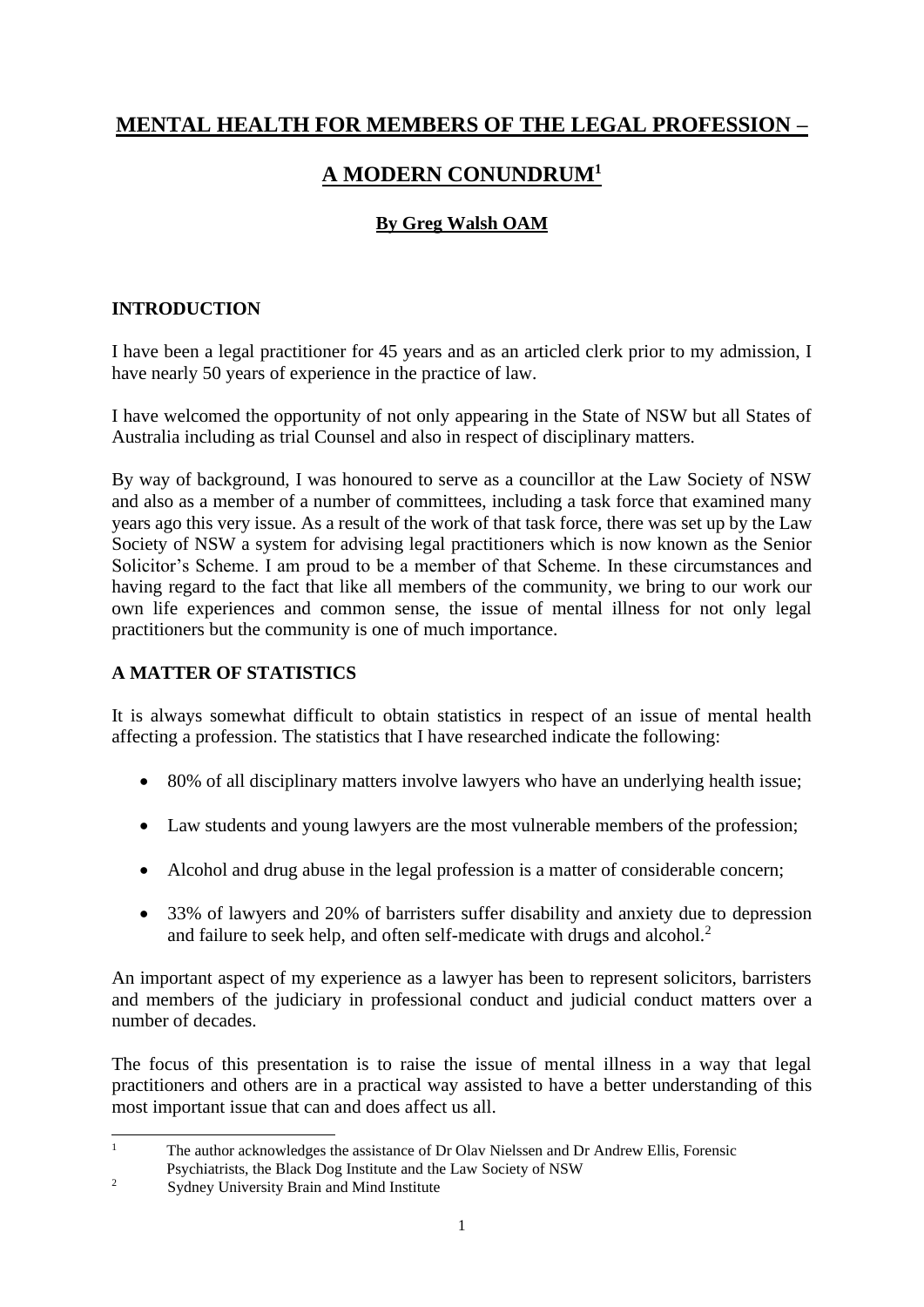### **A PROBLEM OF IDEATION**

I have over many years sought to address mental health issues of my clients virtually on what can be an 'every day' basis. It goes without saying that in my area of practice such as criminal law, subjective issues often play a very important part in underlying criminality.

An important factor is that clients are often very resistant to accepting the probability of mental illness, let alone a treatment plan.

Australia like many countries have done so much through organisations such as the Black Dog Institute, Beyond Blue, the Tristan Jepson Memorial Foundation and others to bring down the barriers that have affected members of the community dealing with mental health issues properly. As such, there is a greater understanding in the community of these problems.

However, in the legal profession, it has been my experience that lawyers are very resistant to accepting diagnosis and treatment. Such an approach is multi-faceted but can have much to do with the behavioural traits of lawyers who by their ideation and training are notoriously combative. It is not unusual for me to raise such issues with a colleague and their response is *"why do you think there might be some mental issue?"* The lawyer may well have presented with a history that was indicative of underlying subjective issues and of course it would be only natural that I would in an objective and supportive way, raise such an issue. It is not unusual for lawyers to want to conceal such problems as to admit their existence can be an acknowledgment of 'loss' or 'defeat'.

Another factor is the 'drive to achieve', rather than to 'enjoy'. I must put my hand up and readily acknowledge that my personality traits are such that I am constantly dogged by the need to achieve as a lawyer. It becomes, in many respects, a 'way of life'.

#### **ANXIETY DISORDERS**

Everyone experiences a sense of apprehension and fear which often is associated with physical sensation, such as tightness in the chest or stomach.

Stress is a normal condition that enables us to act in a way that deals with a necessary response to a situation.

As a lawyer, many of us have no doubt experienced the sense of anxiety when one is the in the Court room and about to undertake a particular matter, especially depending upon the nature of that case.

#### **FEAR AND ANXIETY**

Anxiety alerts a person to danger, such that the person can deal with the situation arising. On the other hand, fear, whilst also an alerting signal, occurs in circumstances of a threat, whereas anxiety, occurs where the threat is unknown, vague or internal.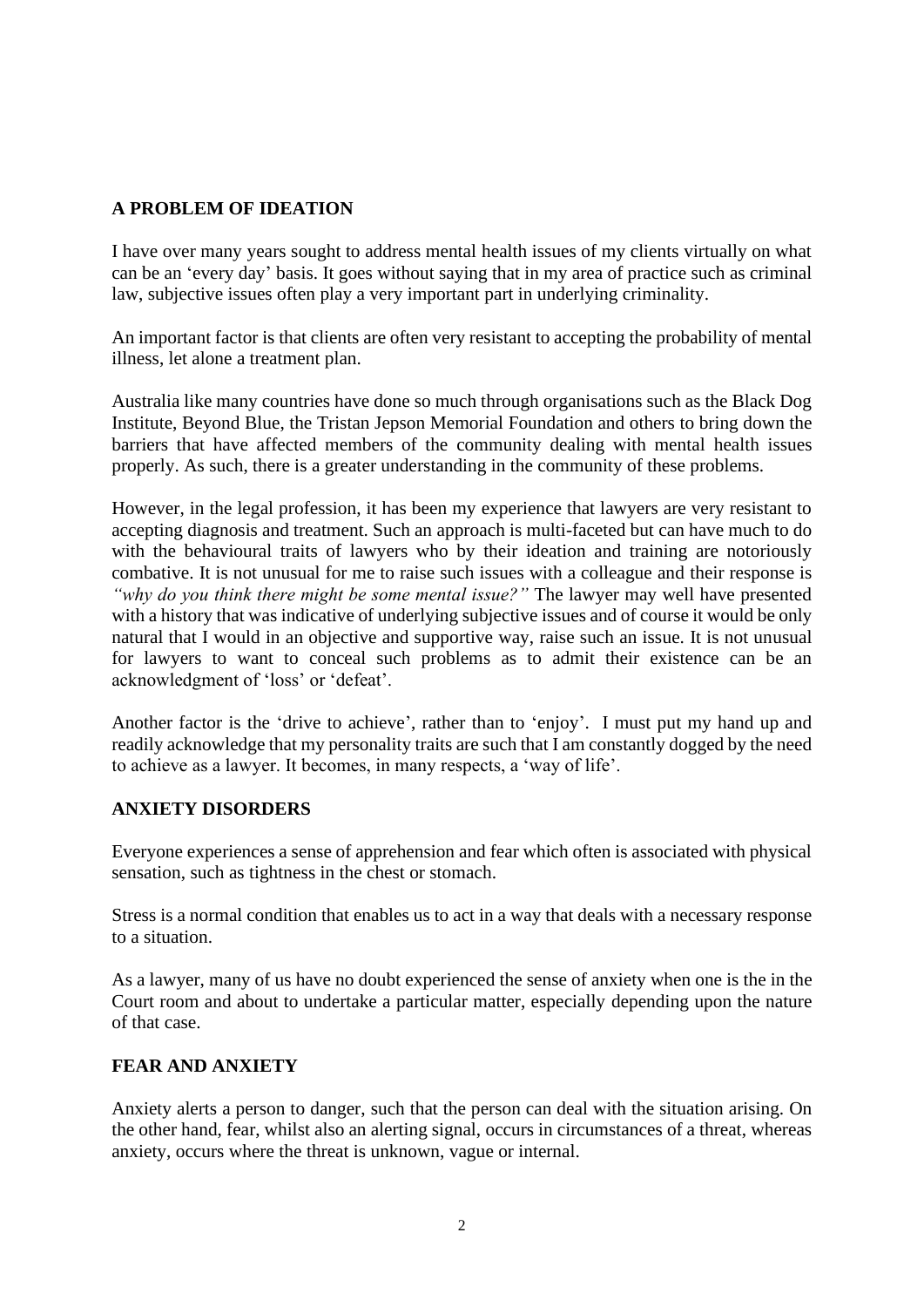## **Symptoms**

Anxiety can become a serious problem when it occurs with frequency and affects a person's behaviour. This can occur in circumstances where a person feels a sense of shame or lack of self-worth. In such circumstances, a person may be confused and have difficulty perceiving the meaning of particular events, including affecting a person's concentration, recall and normal capacity to relate to others.

### **DEPRESSION**

A person will experience a range of moods and be able to control such. However, feelings of a loss of control, distress, guilt, lack of concentration and thoughts of self-harm, may indicate depression. Major depressive disorder has a lifetime prevalence of about 15% and for women as high as  $25\%$ .<sup>3</sup>

Signs of depression include:

- Depressed mood most of the day, nearly every day, as indicated by feelings of sadness or empty observations by others appears to be tearful;
- Diminished interest or pleasure in activities most of the day:
- Significant weight loss;
- Insomnia nearly every day;
- Agitation;
- Fatigue or loss of energy every day;
- Feelings of worthlessness or excessive guilt;
- Difficulties in thinking or concentrating; and
- Recurrent thoughts of death.

#### **Symptoms**

An important aspect of mental health is that of possible symptoms that can be indicated as of undue stress, anxiety and or depression.

The Black Dog Institute has provided a check list of changes in behaviour which I think is of much importance. These are:

- Changes in routines, such as not taking part in social activities, sport;
- Pre-occupation with disturbing thoughts which may include self-harm and or suicide;

 $3$  Caplin and Sadock Synopsis for Psychiatry  $10<sup>th</sup>$  edition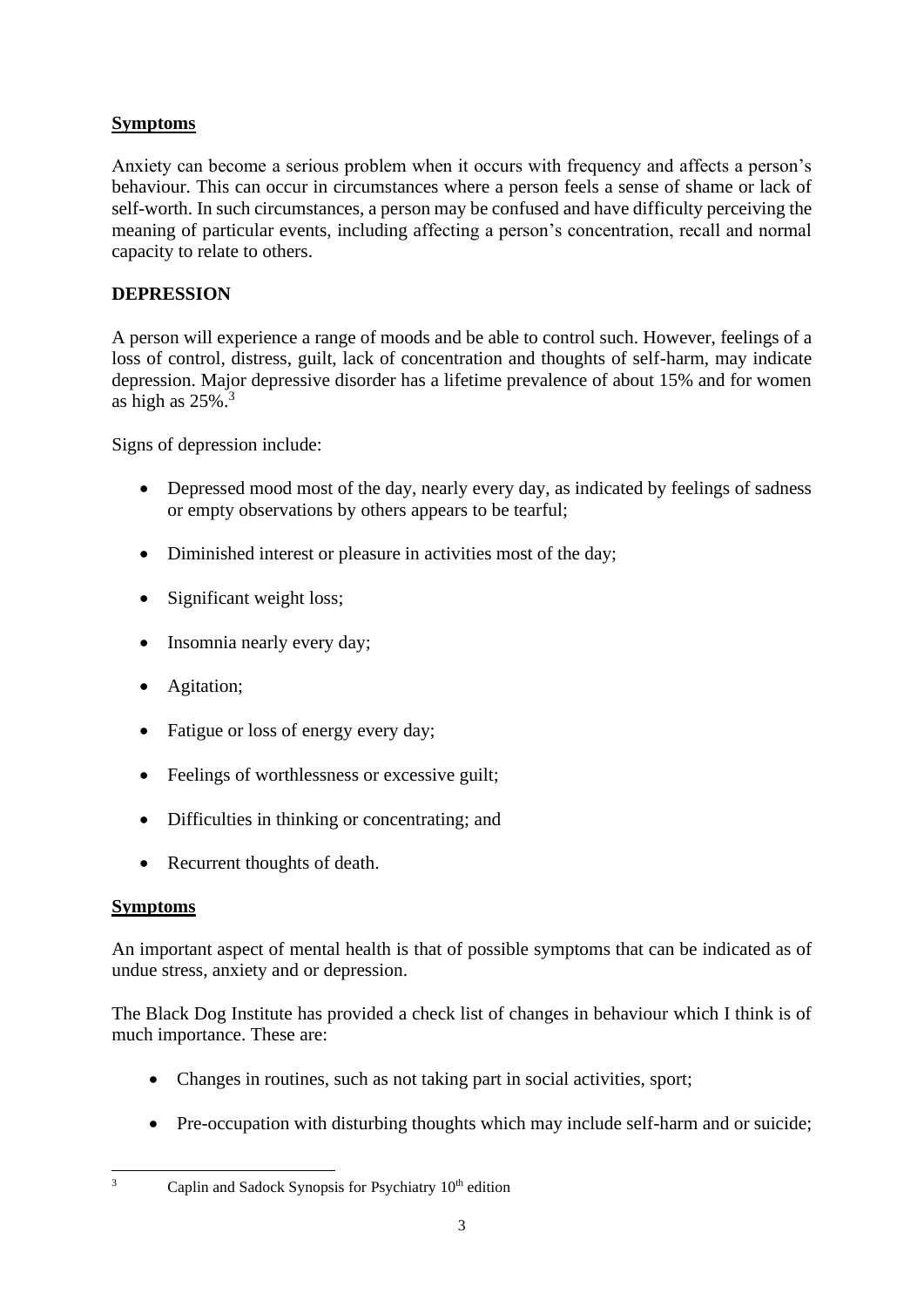- Constant thoughts/actions of anxiety and low mood;
- Poor concentration and desire to work;
- Lack of motivation;
- Social isolation:
- Decreased sense of enjoyment;
- Lack of personal care;
- Use of drugs of alcohol;
- Sensitivity to criticism;
- Irritability or aggression.

It is often the case that those who are often the closest to the person concerned, may be aware of these features. It is very important that friends and loved ones ask the person concerned how their feeling and is everything alright or are they ok. Is there something that they like to talk about?

The sense that someone else cares about you is a powerful fact that can greatly assist a person suffering from stress anxiety and or depression. Such can lead to the initiation of practical assistance to the person concerned.

#### **HOW DO YOU RAISE THE ISSUE OF MENTAL HEALTH?**

As a result of considerable efforts by the Black Dog Institute, Beyond Blue, Tristan Jepson Memorial Foundation and other organisations, including the Law Society of NSW, the issue of how we can all better converse about mental health issues has received widespread attention.

In the context of legal practitioners, this is a critical issue. Lawyers are very reluctant to embrace mental health issues and I believe this is because they are naturally sensitive to any exposure to such issues in the context of their professional practice. This extends also to members of the Judiciary and the Bar.

I have had many conversations with members of the Profession who are embarrassed and terribly concerned about the implications of others, including regulatory authorities becoming aware of any mental health issues including drug and alcohol addiction.

I emphasised to legal practitioners who seek my help that I am firstly there to help them and not to judge them in any negative way. I am there to do my best to support them, not only in my capacity as a solicitor, but a member of the community. I believe that this is a fundamental approach that is of great assistance in helping members of the profession who may suffer from mental health issues.

I further assure such practitioners that whatever I discuss with them is absolutely confidential. The fundamental principal of legal professional privilege is paramount in this area. If at any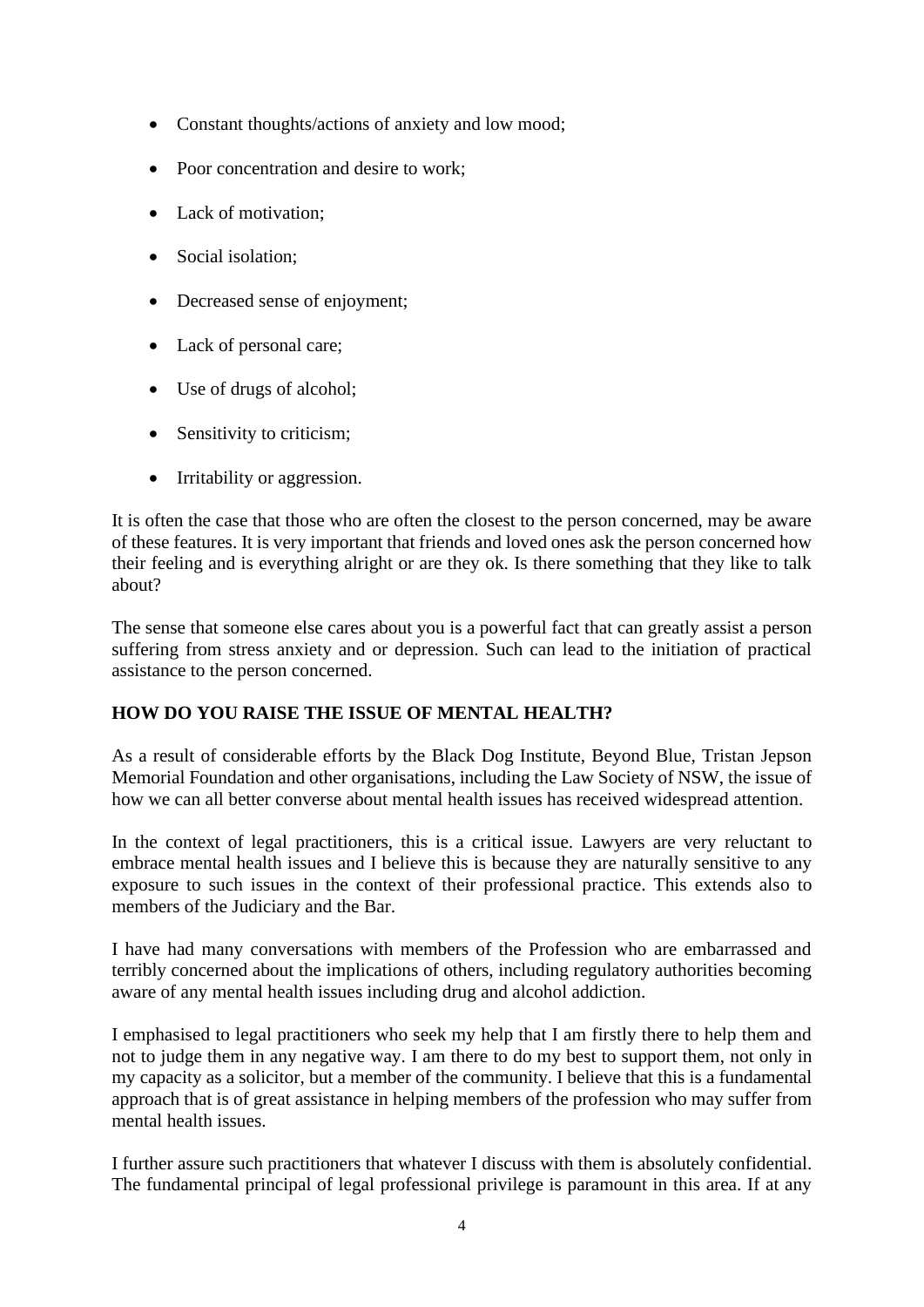time disclosure is to be made, it must be affected by way of very careful and informed consent and written instructions.

There is nevertheless a very important need to maintain effective communications with any person about mental health issues. It is important to convey to the person concerned that you want to help them to feel better about themselves and engage them in conversation which places them at ease and is supportive and not judgmental.

It can be of course problematical to seek to conduct such communications, for instance, in a working environment, where issues of privacy may clearly arise. It might be best to arrange to have a meeting in private to enable such conversations to take place.

It is important to listen to the person and encourage them to express their views and feelings. It is probably best not endeavour to provide a lay person's diagnosis or suggested treatment plan. That is not what is needed in talking with a colleague in such circumstances. If the practitioner expresses any major depressive type symptoms such as suicidal thoughts, then of course it would be important to enquire as to whether these thoughts are in any way active and whether the person can urgently attend upon their general practitioner or if necessary, an appropriate clinical hospital. In my practice, I have had the actual experience of colleagues expressing suicidal thoughts and have had to take the step of encouraging them to urgently consult with their general practitioner. In several cases, I was able to arrange for such practitioners to attend upon a medical practitioner in close proximity to my office.

#### **STRATEGIES FOR HELP**

#### **Solicitor Outreach Service (SOS)**

The Law Society of NSW operates the Solicitor Outreach Service (SOS) – 1800 592 296.

The service provides:

- Up to three psychological counselling sessions per financial year; and
- 24/7 telephone crisis counselling with a psychologist.

The Law Society of NSW initiated SOS and its services are delivered by PeopleSense by Altius. If a legal practitioner requires ongoing mental health assistance, a treatment plan can be organised which can be provided by Medicare from the same psychologist outside of SOS with a referral from a GP under the Medicare Better Access to Mental Health Care initiative.

It is helpful to consult a psychologist from the scheme where you may be experiencing difficulties in your work and coping with stresses of professional life.

It is a key of the SOS that no information will be provided to the Law Society of NSW which could identify any solicitor accessing SOS. Statistical information is provided by PeopleSense, which does not identify any information in respect of any legal practitioner accessing the service.

The following FAQs are provided: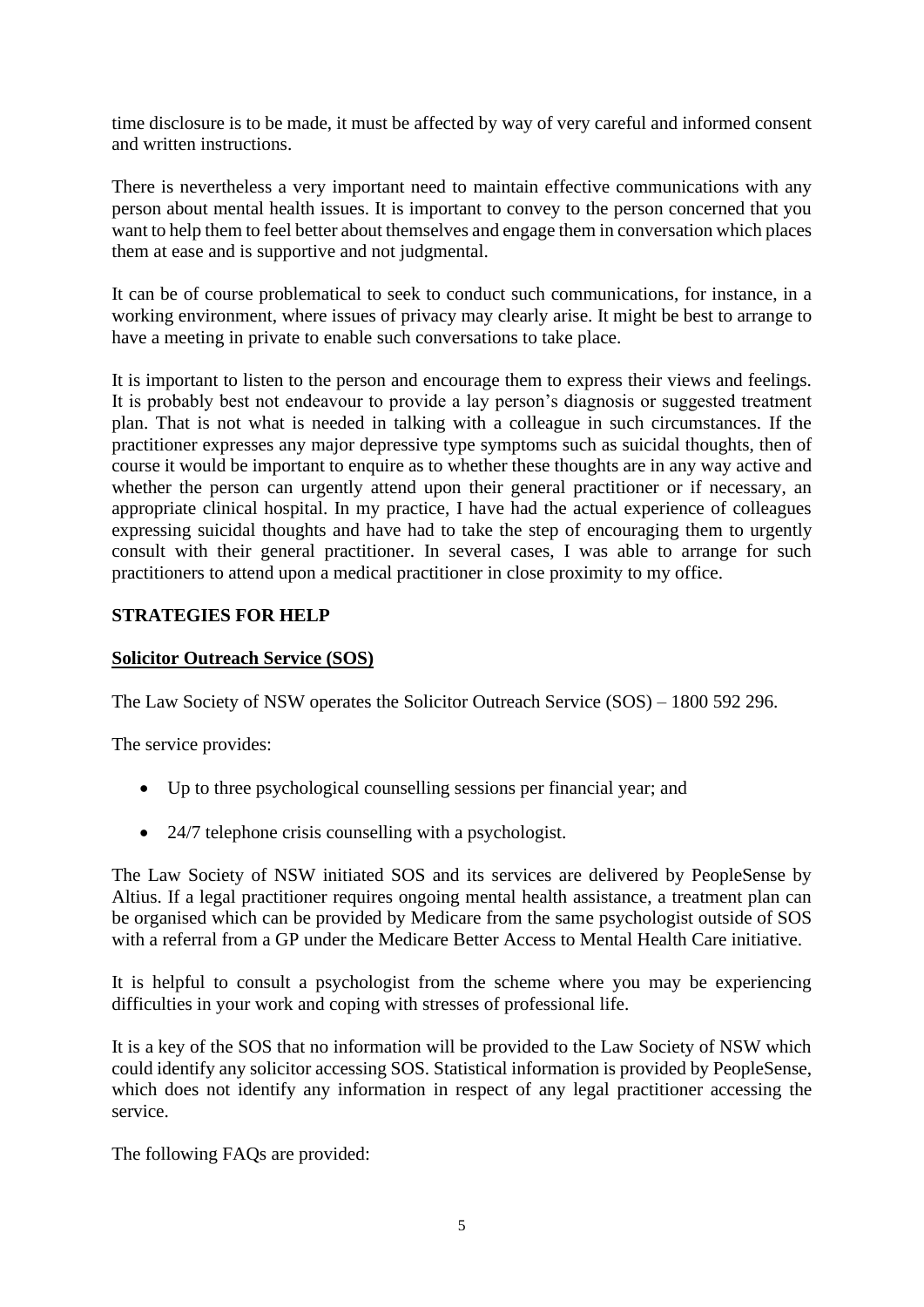#### *Who can access this service?*

The Solicitor Outreach Service (SOS) is available to solicitors who hold a current practising certificate from the Law Society of NSW.

#### *Can my family or staff access the service?*

SOS is only available to NSW solicitors.

#### *Does it matter where I am located?*

You can access SOS irrespective of where you are located. Treatment may be provided in person, over the phone or via video-conferencing technology, depending on your individual circumstances.

#### *What is a psychologist and what do they do?*

In Australia, psychologists are registered health professionals. Psychologists have completed university training and professional supervision, and they are registered with the Psychology Board of Australia and listed with the Australian Health Practitioner Regulation Agency.

Psychologists need to satisfy yearly requirements to maintain their registration status. Psychologists must also adhere to strict professional standards and code of ethics.

Psychologists use evidence-based strategies to help people cope with emotional, work, stress, relationship, addiction, mental health and other difficulties.

#### *Can I only access this service for work related issues?*

You can access SOS for any concern or difficulty that you may be experiencing, personal or professional.

#### *Is it confidential?*

Yes, engagement with SOS is confidential. Although SOS is an initiative of the Law Society of NSW, the services are being delivered by third party provider, PeopleSense by Altius. PeopleSense will not be sharing any information with the Law Society of NSW which could identify solicitors accessing SOS.

As part of the psychological services provided, the psychologist will need to collect and record personal information relevant to your situation. Psychologists must comply with strict regulations around privacy and confidentiality.

To ensure that SOS is meeting the broad mental health and wellbeing needs of NSW solicitors, PeopleSense will be providing the Law Society of NSW with de-identified and aggregated reports. These reports will not contain any individual or identifiable information.

Please discuss any questions about confidentiality directly with PeopleSense, by phoning [1800](tel:1800592296)  [592 296.](tel:1800592296)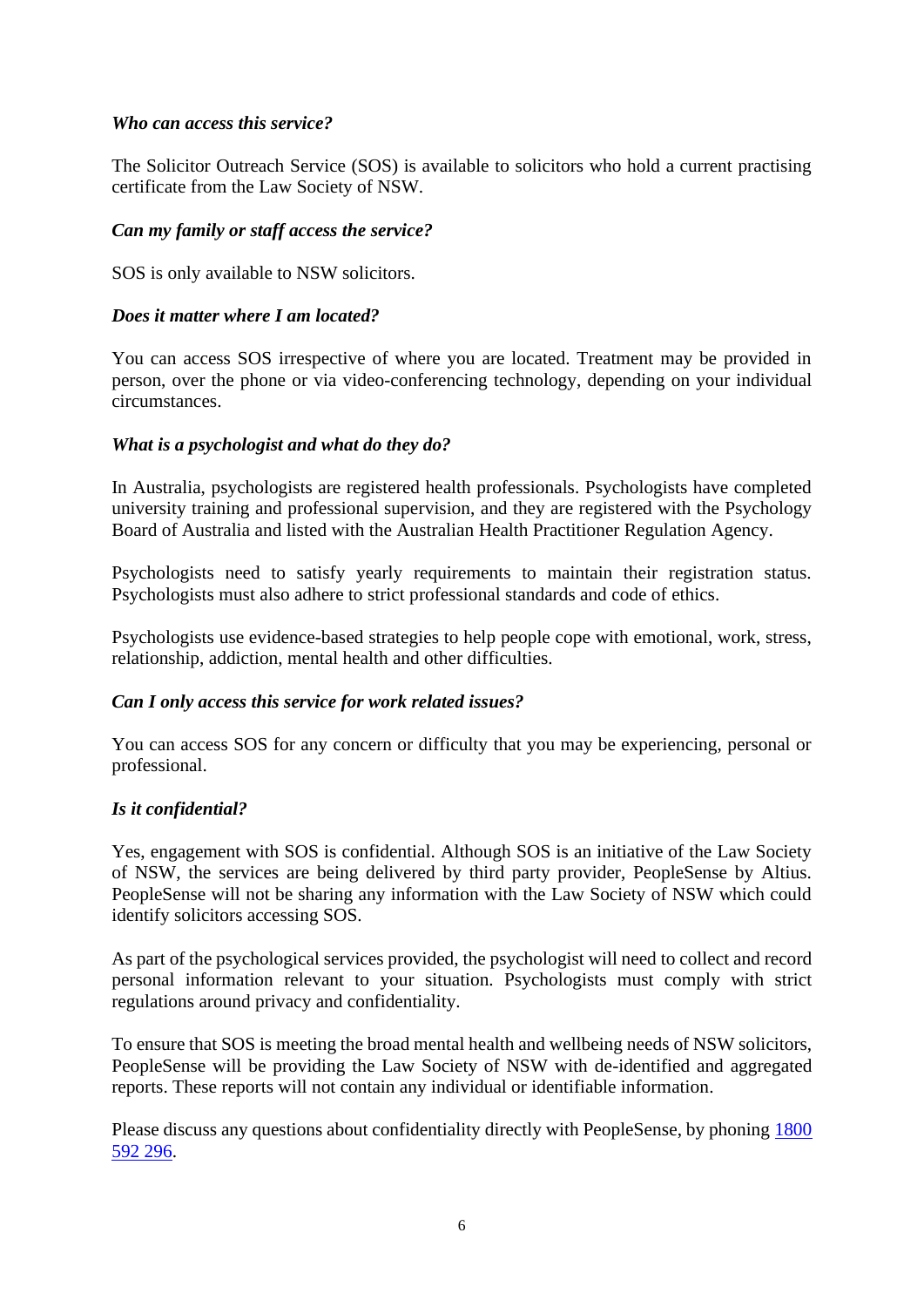#### *How much does it cost?*

Each NSW solicitor can access up to three psychology counselling sessions per financial year, as well as immediate access to crisis counselling if in distress, paid for by the Law Society of NSW.

#### *What if I want to continue with treatment?*

The psychologists employed by PeopleSense are registered with Medicare. Depending on your individual circumstances, you may be able to access Medicare-subsidised treatment with the same psychologist outside SOS with a referral from your GP under the Medicare Better Access to Mental Health Care initiative.

#### *Do I need to get a Mental Health Car Plan or referral from my GP?*

You do not need a referral from your GP to access SOS. However, you will need to consult with your GP if you wish to access Medicare-subsidised treatment outside SOS.

#### *When is a good time to seek help?*

If you need support, are struggling to carry-out day-to-day activities or have experienced difficulties coping for two weeks or more, consider seeking professional support.

#### *Who is the crisis counselling for?*

The crisis counselling is primarily intended for people experiencing acute distress or thinking about suicide.

#### *What should I expect when I speak with a psychologist?*

It is common to feel nervous or uncomfortable to begin with. These feelings often abate once treatment has commenced. During the initial session, the psychologist will ask questions so they can understand your situation and develop a customised treatment plan.

Psychology is talking therapy. Psychological treatment is a collaborative process, and results can take time and effort. Psychology tends to be goal directed and solution focused. You may be asked to identify treatment goals, to complete tasks outside of session and to report back on these within session. People generally require multiple sessions before noticing changes/improvements.

#### *Can I use a different service?*

This is the service offered via SOS. However, there are a range of other services that provide crisis support, mental health resources and online programs. There are also many privately operated mental health services. Your GP may recommend someone, or the Australian Psychological Society has an [online directory](https://www.psychology.org.au/Find-a-Psychologist) which can be used to locate a psychologist via location or presenting issue.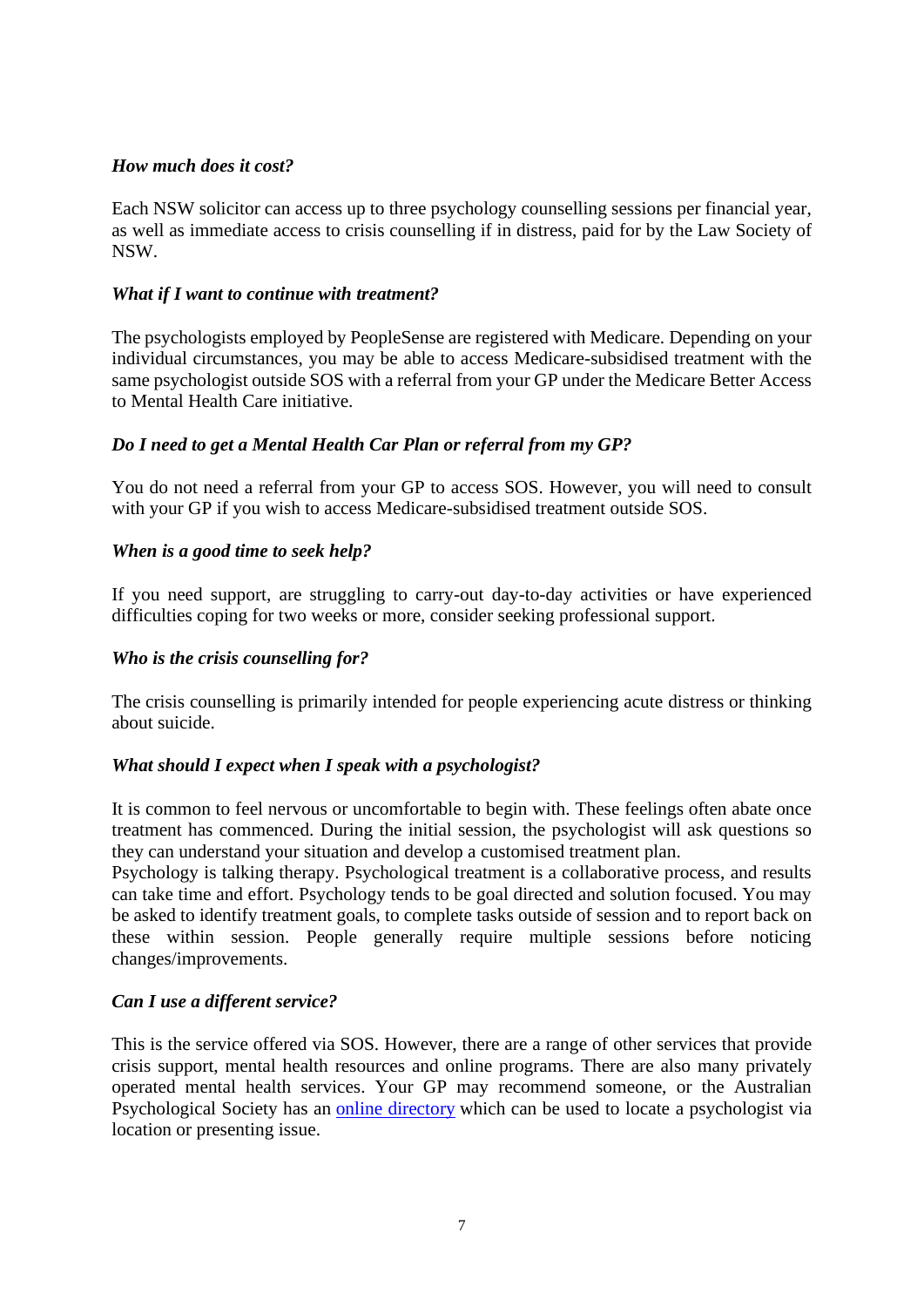### *Can I seek finding from the Law Society to continue with my existing or preferred psychologist?*

The psychology services funded by the Law Society and which are provided as part of SOS are being delivered by PeopleSense by Altius. The Law Society is unable to offer funding or reimbursement for psychological sessions delivered by other service providers.

*Disclaimer: The Law Society of NSW does not warrant, guarantee or provide any representation in respect of the services provided by PeopleSense by Altius as part of the Solicitor Outreach Service. The Law Society of NSW is not liable in relation to any aspect of the services which PeopleSense by Altius may provide to you. The Law Society of NSW shall not be liable for any damages or costs of any type arising out of or in any way connected with any use of these services by any person. The general information provided by the Law Society of NSW about the Solicitor Outreach Service is not advice and should not be treated as such. This information is not intended to replace the medical advice of your doctor or other professional healthcare provider. Please consult your doctor or other professional healthcare provider for advice about a medical condition.*

#### *Phonelines*

- [Lifeline](https://www.lifeline.org.au/) [13 11 14](tel:131114)
- [Beyond Blue](https://www.beyondblue.org.au/) [1300 224 636](tel:1300224636)
- [Mental Health Line \(NSW\)](https://www.health.nsw.gov.au/mentalhealth/Pages/mental-health-line.aspx) [1800 011 511](tel:1800011511)
- [Suicide Call Back Service](https://www.suicidecallbackservice.org.au/) [1300 659 467](tel:1300659467)
- [1800RESPECT](https://www.1800respect.org.au/?gclid=EAIaIQobChMI5tyK1vWO6QIVyhErCh17ug4WEAAYASAAEgJbRfD_BwE) [1800 737 732](tel:1800737732)
- [Kids Helpline](https://kidshelpline.com.au/) [1800 55 1800](tel:1800551800)
- [SANE Australia](https://www.sane.org/) [1800 187 263](tel:1800187263)

# **INITIATIVES**

The covid pandemic has been one of the greatest challenges to our community, including the legal profession. A term that that comes to mind is that of languishing. The demands upon legal practitioners have been constant and many of my colleagues have experienced a great sense of isolation and feelings of abandonment.

In the context of sole practitioners and smaller law practices, the stress generated by the covid pandemic has been the greater. Larger law firms have responded to issues of mental health and have recognised such in initiating mental health and well being interventions.

In 2013, a survey of Australian lawyers addressed initiatives in coping with work related stress.<sup>4</sup> Effective strategies included time off work<sup>5</sup>, sport and exercise classes<sup>6</sup>, redistribution of work to other colleagues<sup>7</sup>, extra time to complete work<sup>8</sup> and mentoring programs.<sup>9</sup>

<sup>4</sup> Chan, Suzanne Poynton and Jasmine Bruce 'Lawyer Stress and Work Culture; An Australian Study' (2014, University NSW Law Journal 10621080).

 $\frac{5}{6}$  76%

 $\frac{6}{7}$  74%

 $\frac{7}{8}$  70%

 $\frac{8}{9}$  70%

<sup>60%</sup>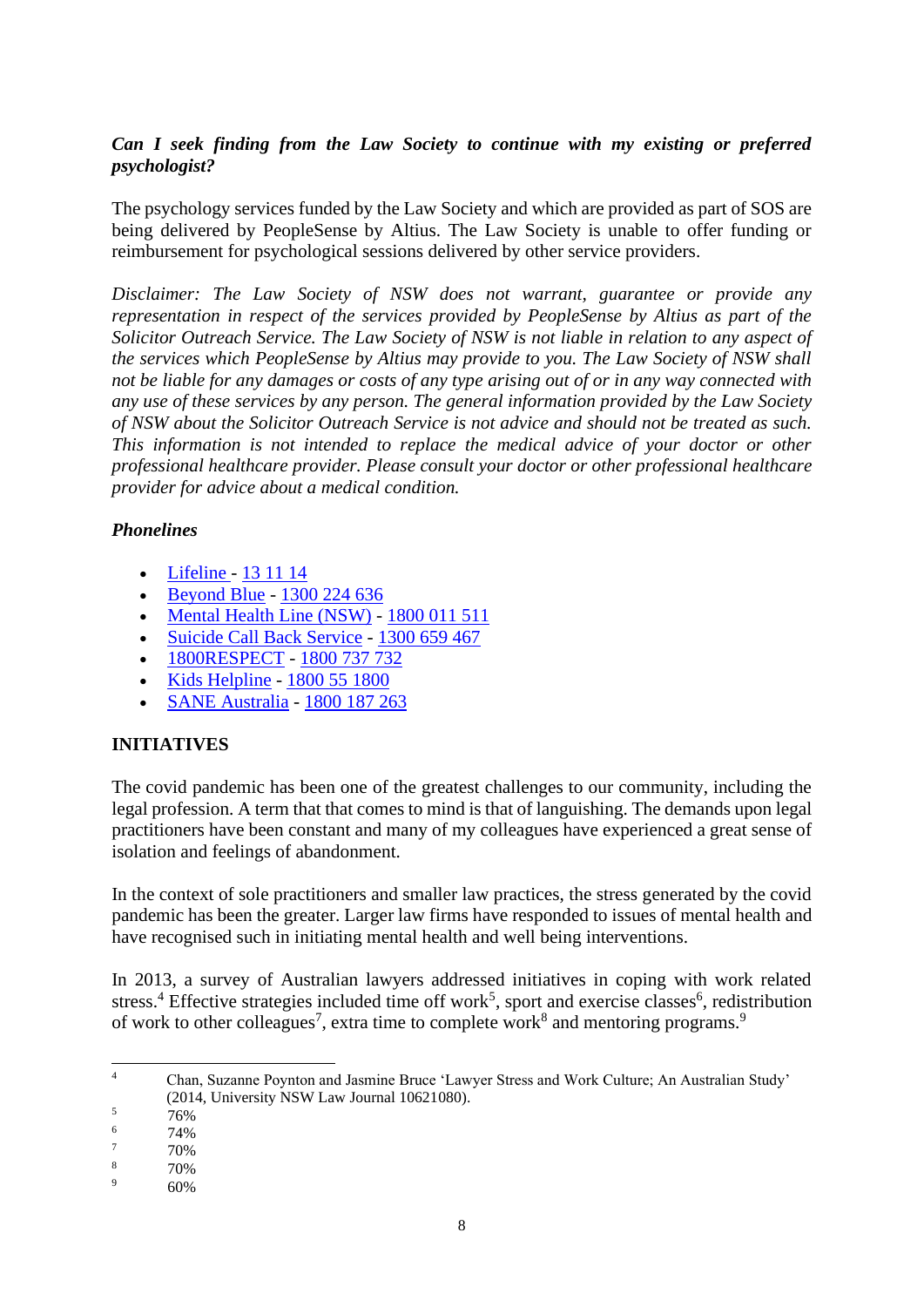In an extremely helpful article, 'Assessing the Effectiveness of Wellbeing and Issues for Lawyers and Support Staff' Poynton et al, observed that three levels of intervention were of the most assistance to legal practitioners. These were, primary interventions which involve elimination or reduction of work stresses in the organisation or work environment (e.g reducing job demands, improving job control and improving social support. Secondary interventions which are efforts designed to alter or improve the way individuals perceive and respond to stressors (e.g screening for stress symptoms, training programs for relaxation and anger management, cognitive behavioural therapy) and third tertiary interventions which are reacting efforts intended to treat, compensate and rehabilitate workers with stress related illness or mental health issues (e.g medical care, counselling, modification of drug stressors and return to work plans). $10$ 

Poynton et al examined the effectiveness of wellbeing initiatives and found that there was an important need for primary interventions in providing support for staff to reduce stress, 'rather than simply responding to stressors'.<sup>11</sup> The review did not identify the law practice structure of the participants and it is the authors experience that sole practitioners and smaller law practices critically lack the resources for dealing with work demands. It is in this context that the importance of educating the profession on mental health issues is at the forefront. It is also vitally important that appropriate education and support programs continue to be made available to these types of law practices in such circumstances.

#### **Suggestions for change**

The following are suggestions which can assist with maintaining a healthy approach to mental health in a law practice:

- If you are a principal or partner, it is important to show leadership to one's staff. Greeting each staff member each morning and having regular positive communications is an effective way to maintain a positive atmosphere for staff. Staff benefit from feeling positive as an active member of the team.
- It is fundamental that communications between staff are always appropriate and cordial. Maintaining a blame game contributes to lack of respect and confidence and undermines good will in staff. It is always important to encourage staff and to acknowledge their good work, and to say thank you.
- Staff want to know that they're part of an organisation that has an overall goal. Feedback from a principal, partner and other lawyers as to particular cases and the part played by staff can be very helpful.
- It is always important in circumstances of having sensitive communication to do so in private.

<sup>&</sup>lt;sup>10</sup> UNSW Law Journal volume 41(2)

<sup>&#</sup>x27;Assessing the Effectiveness of Wellbeing and Issues for Lawyers and Support Staff' UNSW Law Journal p.618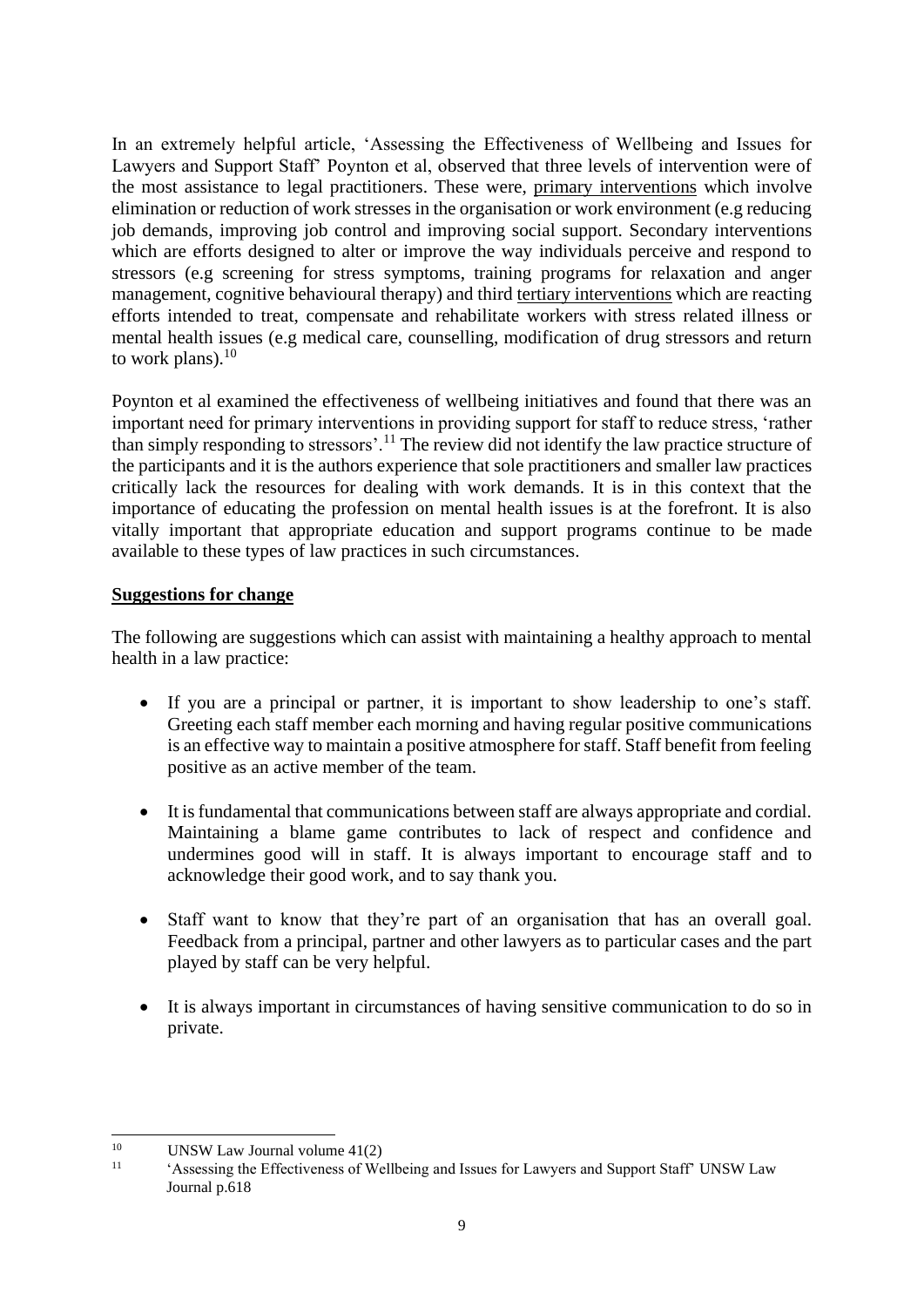• Initiatives as to mental health and wellbeing are essential and can do much to build team spirit and feeling of wellbeing of all staff. Interventions include team walks and pilates/ yoga sessions and other activities.

### **YOUNG LAWYERS**

A recent survey in the UK, showed that 90% of young lawyers are suffering stress from work.<sup>12</sup> 50% felt that they could not work regularly due to work pressure.

Law students, young lawyers, paralegals in Ingham and Wales showed that 26% surveyed they suffered from 'severe' or 'extreme' stress.

A study by the Hazelden Betty Ford Foundation and the American Bar Association in 2016, found that 21% employed attorneys are problem drinkers, 28% suffer from some level of depression and 19% struggle with symptoms of anxiety.<sup>13</sup> A study conducted at the Yale Law School in 2014 found 70% of those surveyed struggle with mental health issues during their time at law school.

A study conducted in 2020, found that 31.2% of more than 3,800 respondents feel that they are depressed, 64% feel that they have anxiety, 10.1% feel they have an alcohol problem and 2.8% fell they have a drug problem. $^{14}$ 

The legal profession is an extremely demanding one. Persons attracted to the profession often have a personality demanding success especially in the context of drive and ambition. A personality trait that is often encountered is one of being a perfectionist, together with competition to succeed. Whilst these are admirable personality traits, they can also lead to avoidant style coping strategies, which can result in perceptions of failure.

The practice culture of many law firms is one based upon extensive work hours and competition. The culture of a law practice can involve unrealistic demands for profit at the cost of the wellbeing of young lawyers and indeed senior practitioners.

Expectations of young lawyers can involve coping with unrealistic work levels, worsened by lack of support and supervision. Modern communications mean that work must be undertaken with immediacy.

The covid-19 pandemic has changed the working environment. Support staff no longer wish to work in the office. Support services for lawyers has increased accordingly. Support services for lawyers has increased accordingly. In smaller type practices, tasks such as photocopying, collating, answering phones, postage, typing, filing are often undertaken by young practitioners.

These factors have placed even more demand upon management of law practices. The UK survey found that 49.5% of stress was due to inefficient management.

A common problem, especially at this time, is the willingness of senior lawyers to respond these issues. Many such lawyers are struggling to cope themselves. Being in a position to help

<sup>&</sup>lt;sup>12</sup> UK Law Society; JLD Division 2017<br><sup>13</sup> Used the Patty Ford Foundation 2014

<sup>&</sup>lt;sup>13</sup> Hazelden Betty Ford Foundation 2016.

ALN's Mental Health and Substance Abuse Survey.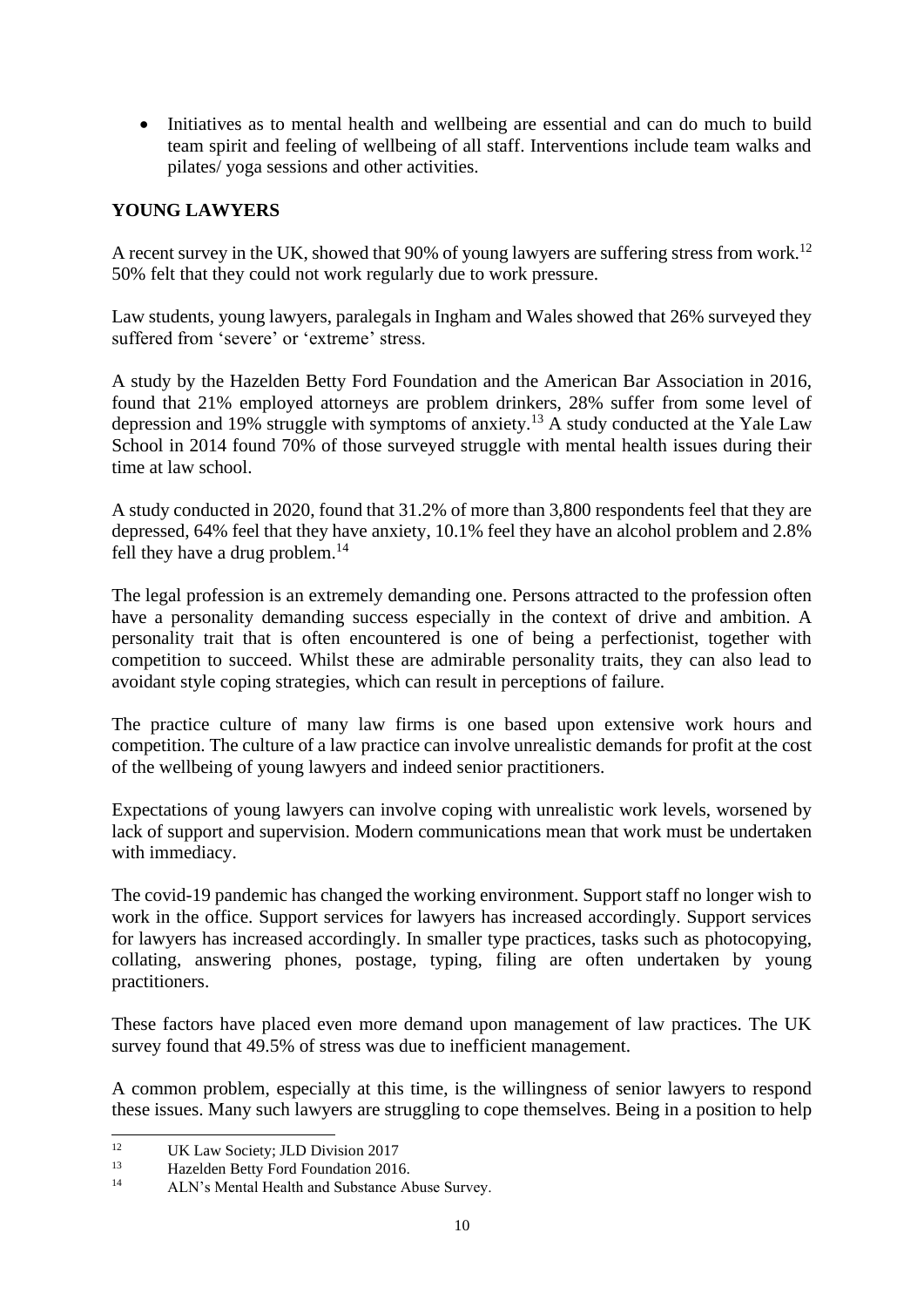young colleagues requires energy and commitment. Senior lawyers can approach this important issue as if it is just 'too hard'.

In an American study in 2020, 35% of surveyed respondents didn't know whether their firm offered mental health support benefits.<sup>15</sup>

One approach to this problem is the importance of educating lawyers about mental health issues, including stress, anxiety and depression. Many young lawyers are concerned that their older counterparts have little insight to these problems in the workplace.

# **FACTORS CAUSING STRESS**

There are a number of overlapping factors which can cause undue stress.

These factors include:

- Excessive hours;
- Profit demands:
- Obtaining more business;
- Complying with deadlines in especially in the context of modern communications;
- Dealing with client expectations:
- Coping with a work environment where mental health issues are not readily understood.

# **WHAT CAN BE DONE TO ADDRESS STRESS?**

Young lawyers often feel that they're not in a position to raise workplace issues that affect their wellbeing. They may have only been in the workplace for a relatively short period of time. The culture at the law practice may be such that a young lawyer must be 'tough'. Afterall, it is that sort of profession. However, such an approach inevitably can lead to a poor workplace culture and the suffering from unnecessary stress, anxiety and depression. What can a young lawyer do about this? The following suggestions may help:

#### **Recognition**

- 1. It is important to value yourself to an extent that you realise that there is a problem. A number of symptoms of stress have already been raised. It is far better to acknowledge to yourself that you have a problem as this will enable the issue to be addressed often much earlier than otherwise would have occurred. It is alright to admit that you do have a problem and that you want to do something about it.
- 2. You should not be afraid to raise the issue with a colleague or a more senior lawyer. If this is a problem then of course you can contact for instance, the Solicitors Assistance

<sup>15</sup> ALN Mental Health and Substance Abuse Survey 2020